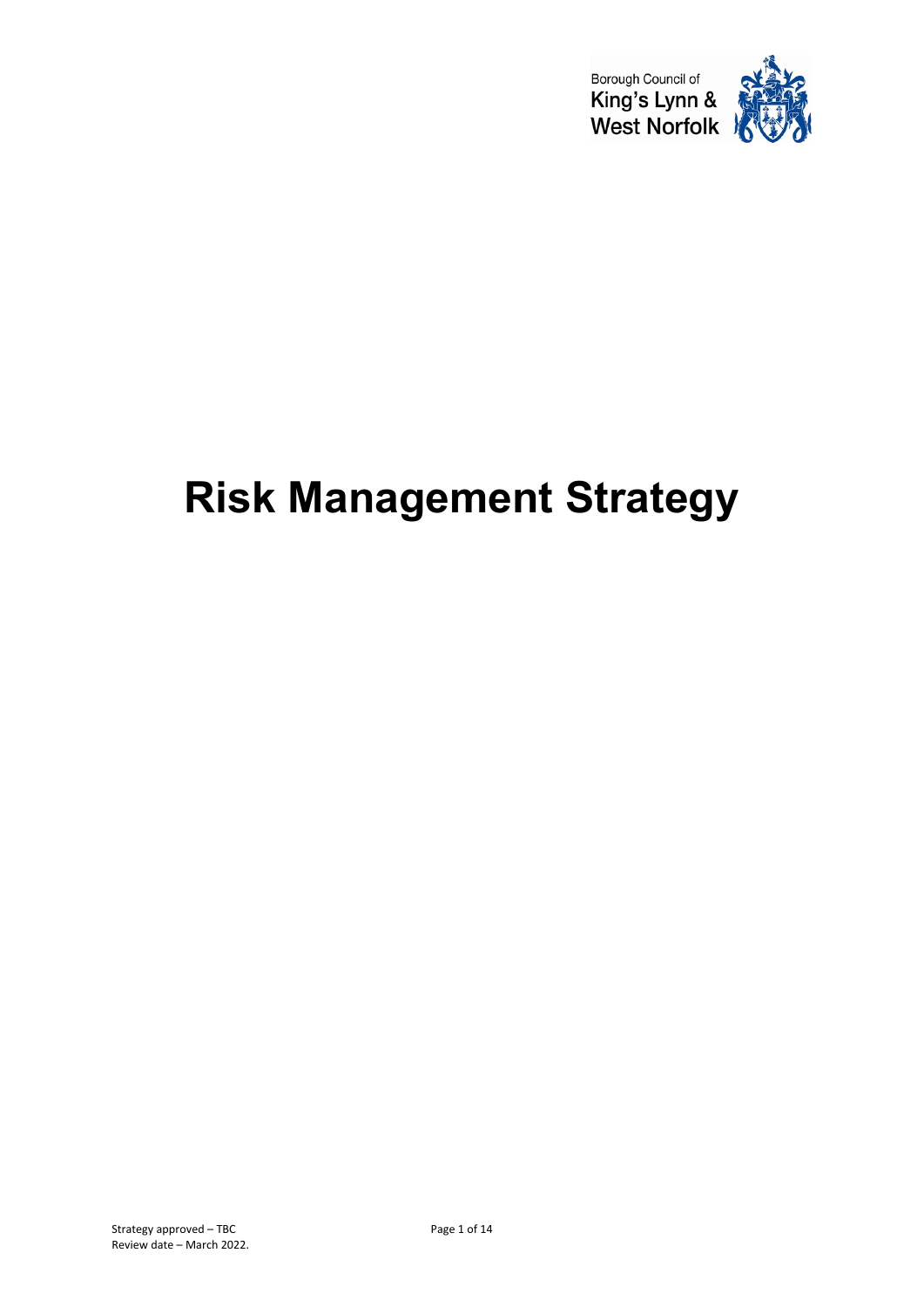## **Contents page**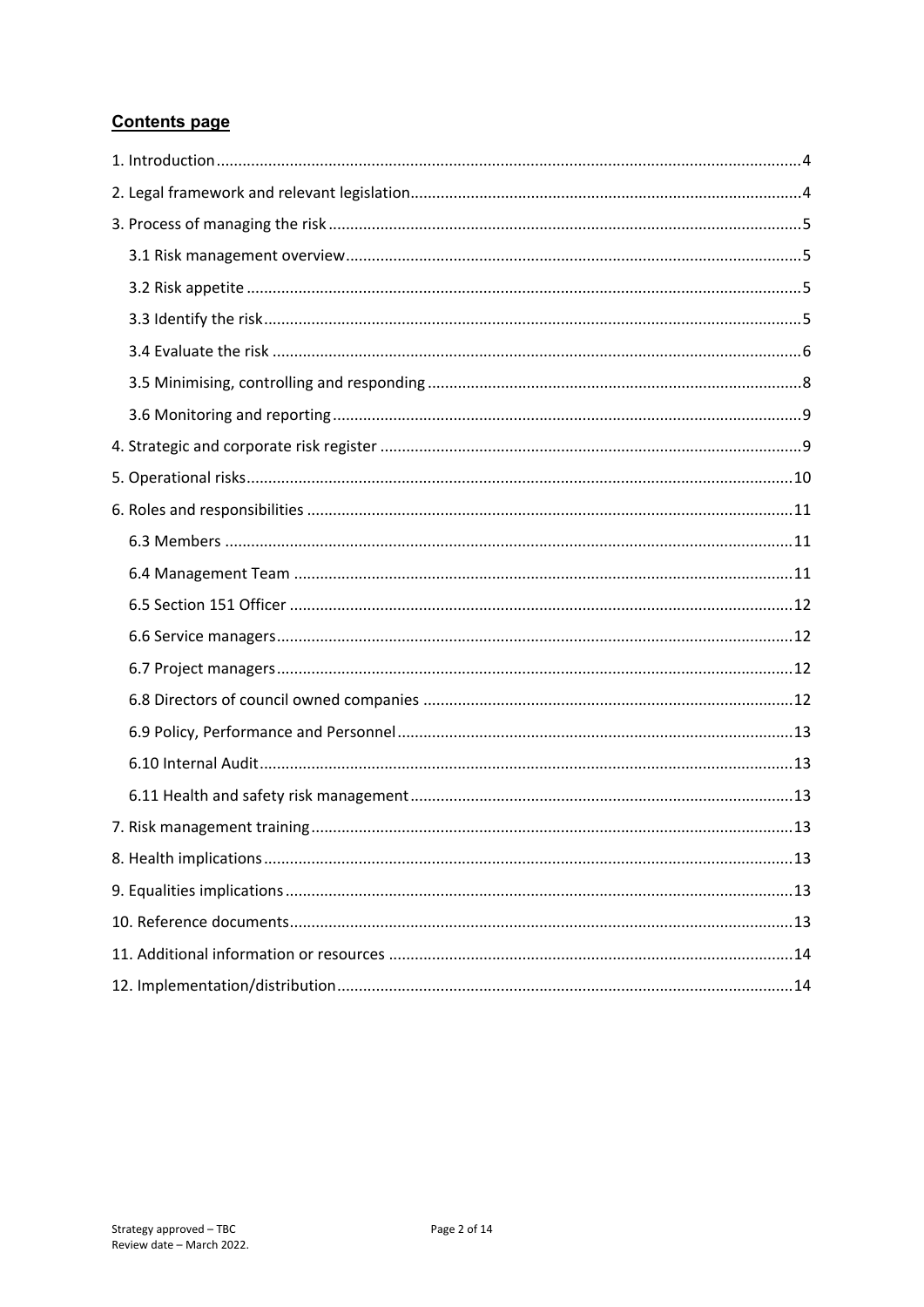## <span id="page-2-0"></span>**1. Introduction**

- 1.1 Risk management can be defined as '*the process of identifying risks, evaluating their potential consequences and determining the most effective methods of controlling or responding to them'*.
- 1.2 The council's risk management objectives and approach are stated in the Risk Management Policy. This strategy explains the processes required to implement the policy and provides simple templates designed to evaluate the effect of a risk.
- 1.3 The purpose of risk management is to:
	- Improve performance
	- Promote a risk aware culture to avoid unnecessary liabilities and costs, but to encourage the taking of calculated risks in pursuit of opportunities that benefit the council
	- Promote corporate governance by integrating risk management and internal control
	- Preserve and protect the council's assets, reputation and staff.
- 1.4 This policy/strategy will be reviewed every three years, or earlier in the light of new guidance, to ensure it remains relevant to the needs of the council. The next review will take place no later than March 2022.

## <span id="page-2-1"></span>**2. Legal framework and relevant legislation**

2.1 Risk management is an integral part of internal control, and for local government a statutory requirement, defined in the Audit & Accounts Regulations 2003, as amended by the Accounts and Audit (Amendment) (England) Regulations 2006. Paragraph (1) of Regulation 4 (responsibility for financial management) states:

*'The relevant body shall be responsible for ensuring that the financial management of the body is adequate and effective and that the body has a sound system of internal control which facilitates the effective exercise of that body's functions and which includes arrangements for the management of risk.'*

2.2 Regulation 6 requires relevant bodies to conduct an annual review of the effectiveness of their system of internal audit. CIPFA's guidance on the Review of the System of Internal Audit, published in January 2009, defines the system of internal audit as:

*'The framework of assurance available to satisfy a local authority that the risks to its objectives, and the risks inherent in undertaking its work, have been*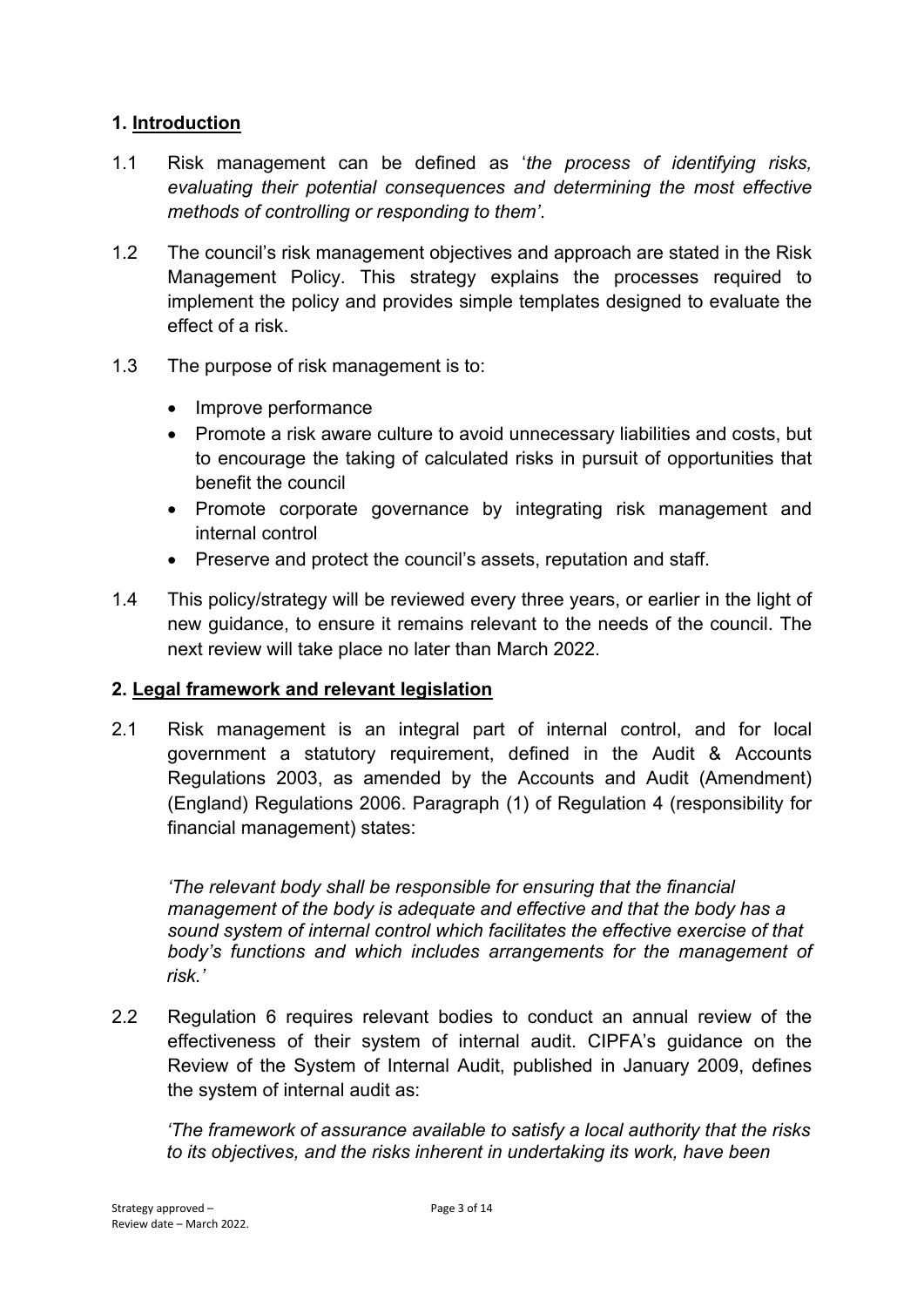*properly identified and are being managed by controls that are adequately designed and effective in operation.'*

- 2.3 Risk management represents a part of the governance arrangements which are required to be reported on in the annual governance statement incorporated in the council's annual statement of accounts.
- 2.4 In addition to the above requirements there are several other specific duties that the council is obliged to observe including, as examples, responsibilities arising from the Civil Contingencies Act 2004, Health and Safety at Work Act 1974 and equality impact assessments under the Equality Act 2010.

# <span id="page-3-0"></span>**3. Process of managing the risk**

## <span id="page-3-1"></span>**3.1 Risk management overview**

- 3.1.1 Risk management consists of initially defining the risk appetite and then applying four basic processes:
	- 1. Identifying risks
	- 2. Evaluating
	- 3. Minimising, controlling and responding
	- 4. Monitoring and reporting

# <span id="page-3-2"></span>**3.2 Risk appetite**

3.2.1 This is '*the amount of risk that an organisation is willing to seek or accept in the pursuit of its long-term objectives'*. The council's risk appetite is defined in the Risk Management Policy as '*open*', which means that the council is '*prepared to consider all delivery options and select those with the highest probability of productive outcomes, even when there are elevated levels of associated risk'*.

## <span id="page-3-3"></span>**3.3 Identify the risk**

- 3.3.1 The purpose of this stage is to identify anything that might affect the achievement of the council's objectives and assess what that effect might be. The question to ask is 'What might possibly present itself in the course of delivering the objectives, which has the capacity to threaten or improve the success?' Once identified, the extent to which it might affect the objectives needs to be considered.
- 3.3.2 A number of approaches are taken to identify risks to the council at the earliest opportunity and ensure that they are managed from a very early stage. These include:
	- Regular monitoring of the Corporate Business Plan.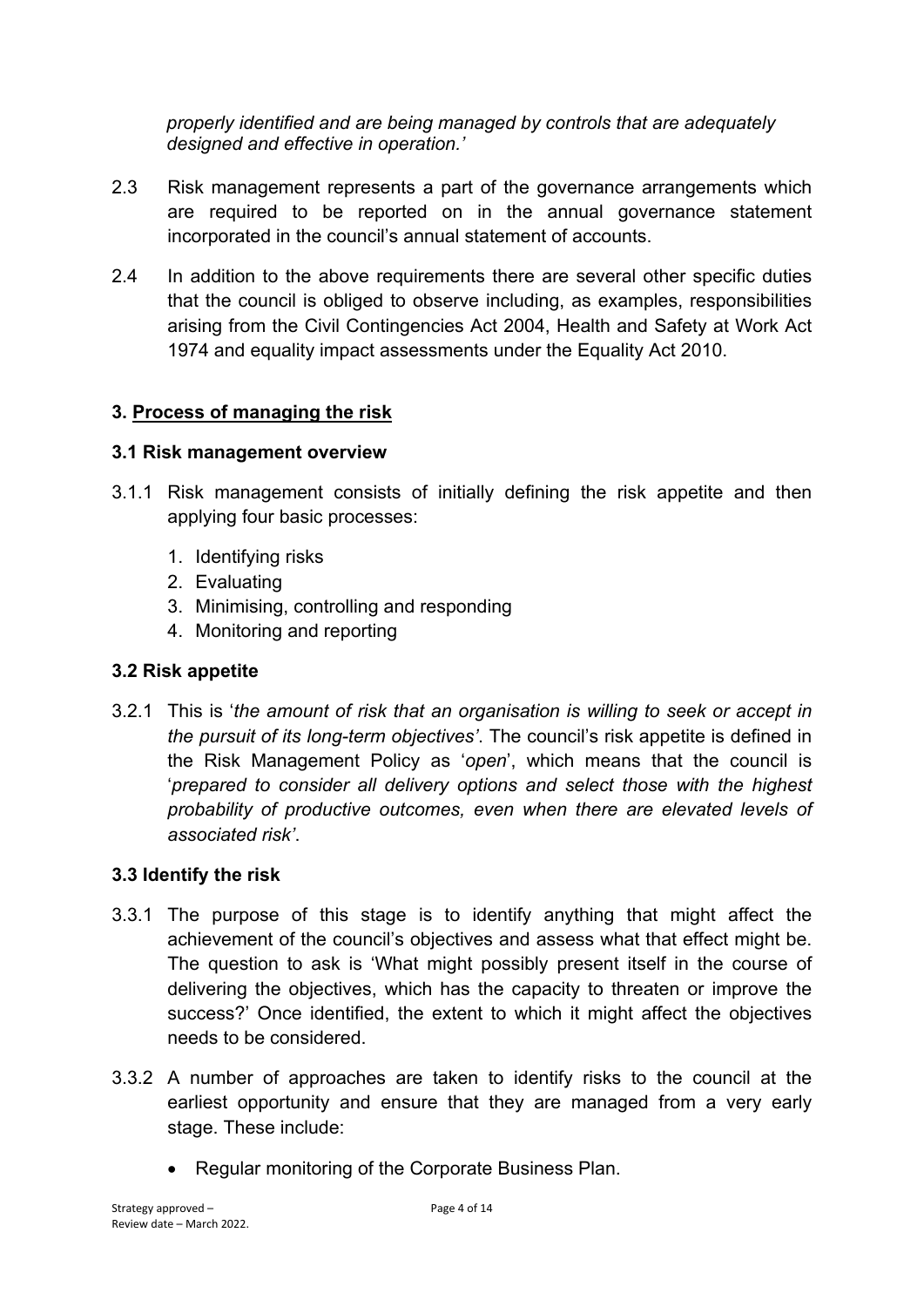- Regular monitoring of committee and performance monitoring reports.
- Regular reviews by Management Team to ensure all strategic and corporate risks have been recorded on the Strategic and Corporate Risk Register and accurately assessed.
- Annual reviews to ensure operational risks have been recorded in service plans.
- Robust processes at the commencement of projects, particularly major ones, and ongoing monitoring.
- Use of Internal Audit and peer reviews.
- Horizon scanning informed by professional and advisory bodies such as the Local Government Association.

## <span id="page-4-0"></span>**3.4 Evaluate the risk**

- 3.4.1 This stage develops a greater understanding of each risk, its impact and the likelihood of those consequences. It provides an input to risk evaluation and to decisions on how risk will be managed.
- 3.4.2 The categories for likelihood and impact are shown below.

| <b>Score</b>       | <b>Definition</b>                                     |
|--------------------|-------------------------------------------------------|
| $1 - \text{Rare}$  | The event may occur only in exceptional circumstances |
| $2 -$ Unlikely     | The event could, but is not expected to, occur        |
| $3 - Possible$     | The event might occur at some time                    |
| $4$ – Likely       | The event will probably occur in most circumstances   |
| 5 – Almost Certain | The event is expected to occur in most circumstances  |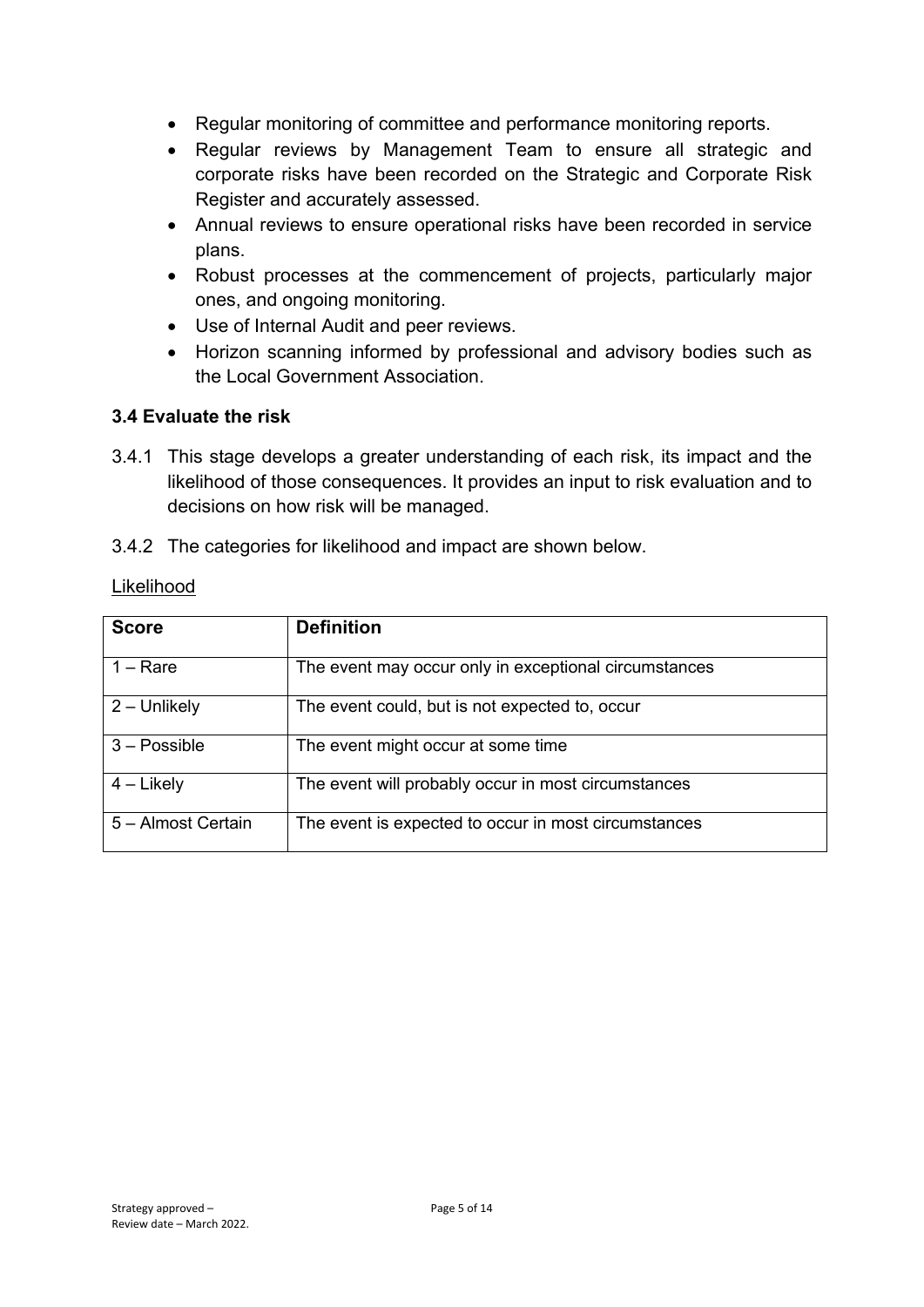## Impact

| <b>Score</b>   | Impact on<br>service                          | <b>Personal</b><br>safety                     | <b>Financial</b><br>loss             | <b>Legal and</b><br><b>Regulatory</b>                                     | Corporate<br>objective               | Environmental<br>impact                        | <b>Reputation</b>                                                          |
|----------------|-----------------------------------------------|-----------------------------------------------|--------------------------------------|---------------------------------------------------------------------------|--------------------------------------|------------------------------------------------|----------------------------------------------------------------------------|
| 1              | Little                                        | No injury                                     | <£25,000 or<br>$1\%$ of<br>budget    | Minor civil<br>litigation or<br>regulatory<br>criticism                   | No effect<br>on delivery             | None or<br>insignificant                       | No damage                                                                  |
| $\overline{2}$ | Some                                          | Minor<br>injury                               | >£25,000 or<br>$>2.5\%$ of<br>budget | Minor<br>regulatory<br>enforcement                                        | Little effect<br>on delivery         | Minor damage                                   | Minimal<br>damage<br>(minimal<br>coverage in<br>local press)               |
| 3              | Significant                                   | Violence<br>or threat<br>of serious<br>injury | >£175,000<br>or $>5\%$ of<br>budget  | Major civil<br>litigation<br>and/or public<br>enquiry                     | Possible<br>impact on<br>delivery    | Moderate<br>damage                             | Significant<br>coverage<br>in local<br>press                               |
| 4              | Service not<br>available<br>for $2-7$<br>days | Extensive<br>or<br>multiple<br>injuries       | >£500,000<br>or $>10\%$ of<br>budget | Major civil<br>litigation<br>and/or<br>national<br>public<br>enquiry.     | Significant<br>impact on<br>delivery | Major damage                                   | Coverage<br>in national<br>press                                           |
| 5              | Service not<br>available<br>for $>7$ days     | Fatality                                      | >£1m or<br>$>15\%$ of<br>budget      | Section 151<br>or<br>government<br>intervention<br>or criminal<br>charges | Non<br>delivery                      | Significant<br>damage locally<br>or nationally | Requires<br>resignation<br>of Chief<br>Exec, Exec<br>Director or<br>Leader |

3.4.3 Apply the definitions of likelihood and impact to establish the risk score and rating using the risk matrix below. This will determine what level of action is required and who by.

| <b>Risk Category</b> | How the risk should be managed                                                   |
|----------------------|----------------------------------------------------------------------------------|
| Very High Risk       | Immediate action required. Senior management must be<br>involved.                |
| $(15 – 25)$ (Red)    |                                                                                  |
| <b>High Risk</b>     | Senior management attention needed and management<br>responsibility specified.   |
| $(10 - 12)$ (Orange) |                                                                                  |
| <b>Medium Risk</b>   | Manage by specific monitoring or response procedures.                            |
| $(5 - 9)$ (Green)    | Responsibility to be allocated by Management Team to a<br>named service manager. |
| Low Risk             | Manage by routine procedures, unlikely to need specific                          |
| $(1 – 4)$ (White)    | or significant application of resources.                                         |

#### Risk matrix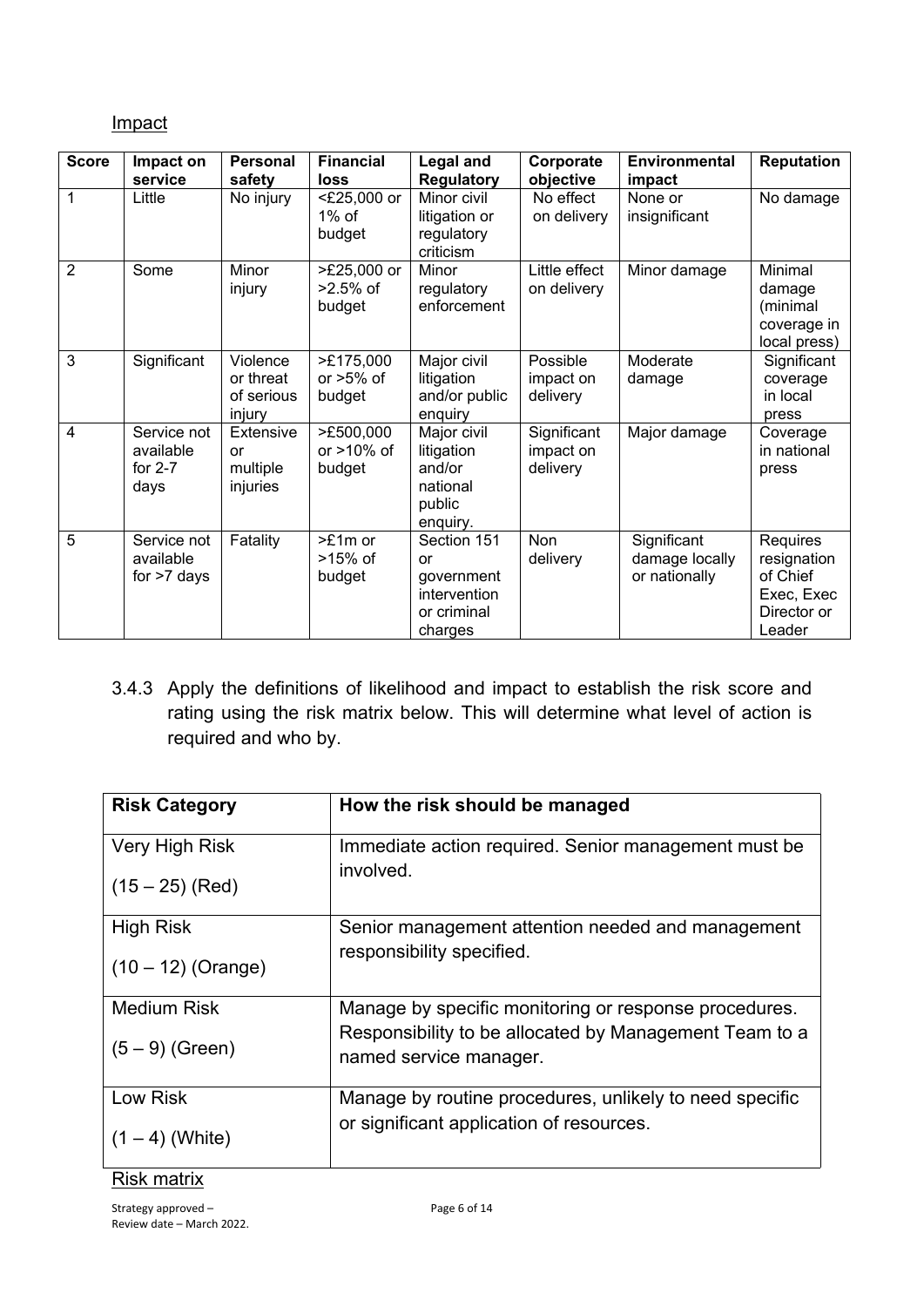|                   | 5              | $(5)$ (Green) | (10)           | $(15)$ (Red)  | $(20)$ (Red)  | $(25)$ (Red)    |
|-------------------|----------------|---------------|----------------|---------------|---------------|-----------------|
|                   | Almost         |               | (Orange)       |               |               |                 |
|                   | Certain        |               |                |               |               |                 |
|                   | 4              |               | $(8)$ (Green)  | (12)          | $(16)$ (Red)  | $(20)$ (Red)    |
| <b>LIKELIHOOD</b> | Likely         |               |                | (Orange)      |               |                 |
|                   | 3              |               | $(6)$ (Green)  | $(9)$ (Green) | (12)          | $(15)$ (Red)    |
|                   | Possible       |               |                |               | (Orange)      |                 |
|                   | $\overline{2}$ |               |                | $(6)$ (Green) | $(8)$ (Green) | $(10)$ (Orange) |
|                   | Unlikely       |               |                |               |               |                 |
|                   |                |               |                |               |               | $(5)$ (Green)   |
|                   | Rare           |               |                |               |               |                 |
|                   |                | 1             | $\overline{2}$ | 3             | 4             | 5               |
|                   |                | Insignificant | Minor          | Moderate      | Major         | Extreme         |
| <b>IMPACT</b>     |                |               |                |               |               |                 |

For example, a risk that is 'likely' to occur, and has a 'minor' impact will score  $4 \times 2 =$ 8 which is a 'medium' risk.

## <span id="page-6-0"></span>**3.5 Minimising, controlling and responding**

- 3.5.1 When deciding how to manage risks, the cost effectiveness of implementing proposed controls needs to be considered. There is little benefit to be gained from pursuing a course of action if the cost of controlling a risk outweighs the benefits to be gained.
- 3.5.2 There are four basic ways of responding to risk:

| Avoidance  | Deciding not to continue or proceed with the activity in view of the level<br>of risk involved. This may be as a result of the cost of mitigating the<br>risk being too high, or the consequences being too adverse. (Note:<br>statutory requirements cannot be avoided).                                                                                                             |  |  |  |  |
|------------|---------------------------------------------------------------------------------------------------------------------------------------------------------------------------------------------------------------------------------------------------------------------------------------------------------------------------------------------------------------------------------------|--|--|--|--|
| Transfer   | Involves another party bearing or sharing the risk, a typical example<br>being the use of insurance. (Note: ultimate responsibility to undertake<br>statutory requirements remains with the Council even if third party<br>provision is engaged).                                                                                                                                     |  |  |  |  |
| Mitigate   | Ensuring existing controls are effective by periodic review and testing,<br>and implementing additional controls where necessary.                                                                                                                                                                                                                                                     |  |  |  |  |
| Acceptance | Certain risks cannot be adequately treated by any of the above. In<br>such cases, there is no alternative but for the Council to accept the<br>residual risks concerned. Details of how these risks and their possible<br>effects are to be managed must be recorded in the risk register at<br>Corporate, Service or Project level as appropriate, and subject to<br>regular review. |  |  |  |  |

## <span id="page-6-1"></span>**3.6 Monitoring and reporting**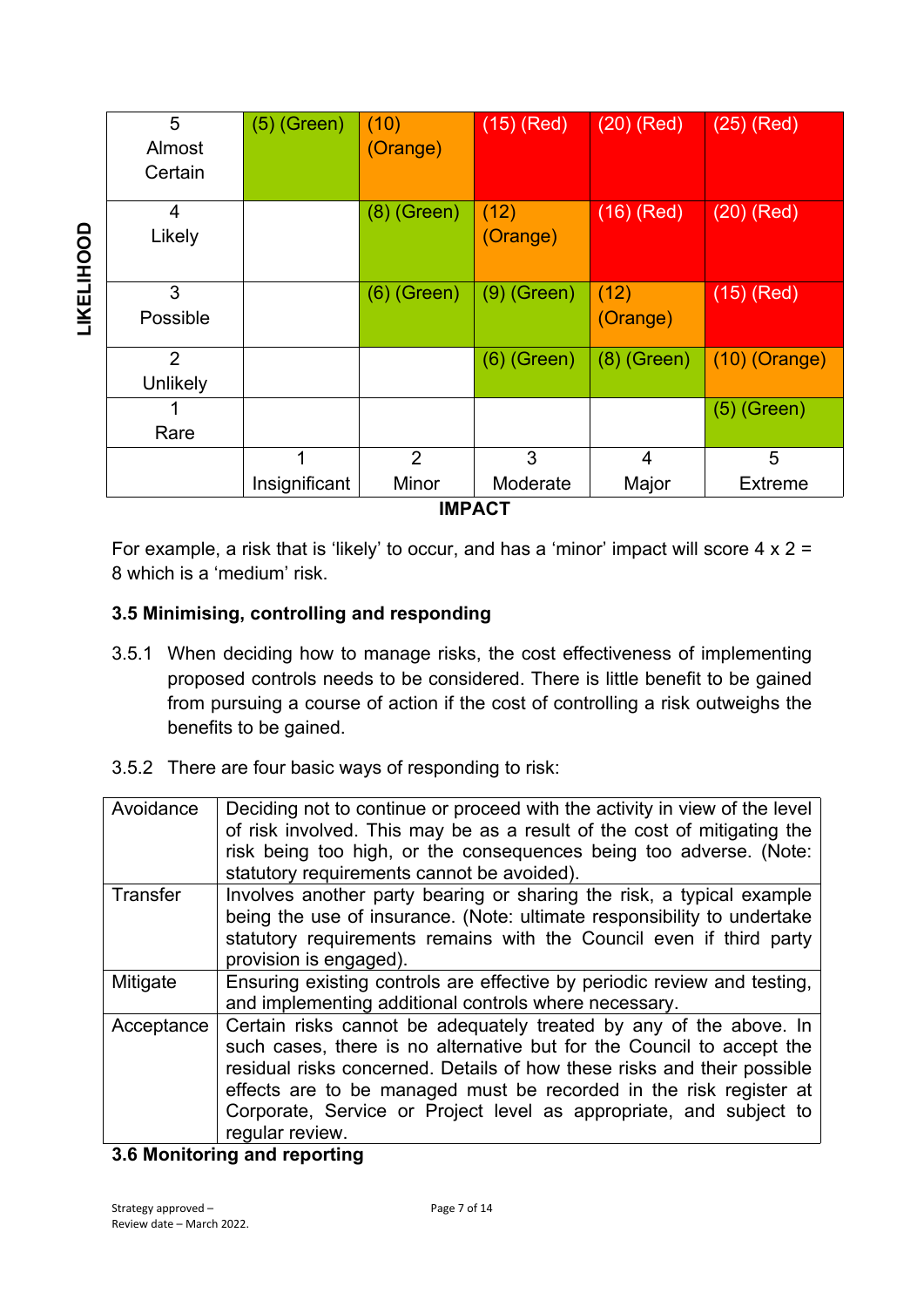- 3.6.1 Management Team reviews the Strategic and Corporate Risk Register at regular intervals to assess if any risk has increased, reduced or stopped altogether, or if new risks need to be added.
- 3.6.2 The Terms of Reference for the Audit Committee state that '*the purpose of an audit committee is to provide independent assurance of the adequacy of the risk management framework…',* and as such one of its functions is to 'c*onsider the effectiveness of the council's risk management arrangements'.*
- 3.6.3 The committee will therefore receive regular updates on the strategic and corporate risk register and will consider the effectiveness of the Risk Management Strategy.
- 3.6.4 Reports to committees will include an appraisal of all associated risks and their implications. This is specified in the mandatory report template.
- 3.6.5 Where officers have concerns about risks they should be reported to the relevant director or Policy, Performance and Personnel. These concerns may for example include:
	- Operational risks that have identified a potential strategic risk.
	- Risks that have not been controlled within the pre-agreed timescales.
	- Risks that have increased since initial evaluation.
	- An identified risk occurs and results in failure/loss due to inadequate controls.
	- Risks that may need to be moved to a new owner.
	- Risks that become too unwieldy to manage at the current level.
	- Risks that remain very high even after mitigations are implemented.
	- Risks that impact on more than one service/project or function if the risk event materialises.
	- Risks that move outside the appetite boundaries.
- 3.6.6 Management Team will determine whether risks move from the operational level to the strategic and corporate level.

## <span id="page-7-0"></span>**4. Strategic and corporate risk register**

## **4.1 Strategic risks**

4.1.1 A strategic risk is defined as "An event or occurrence that would cause the council to be unable to operate or provide key services leading to a significant adverse effect on public wellbeing."

## **4.2 Corporate risks**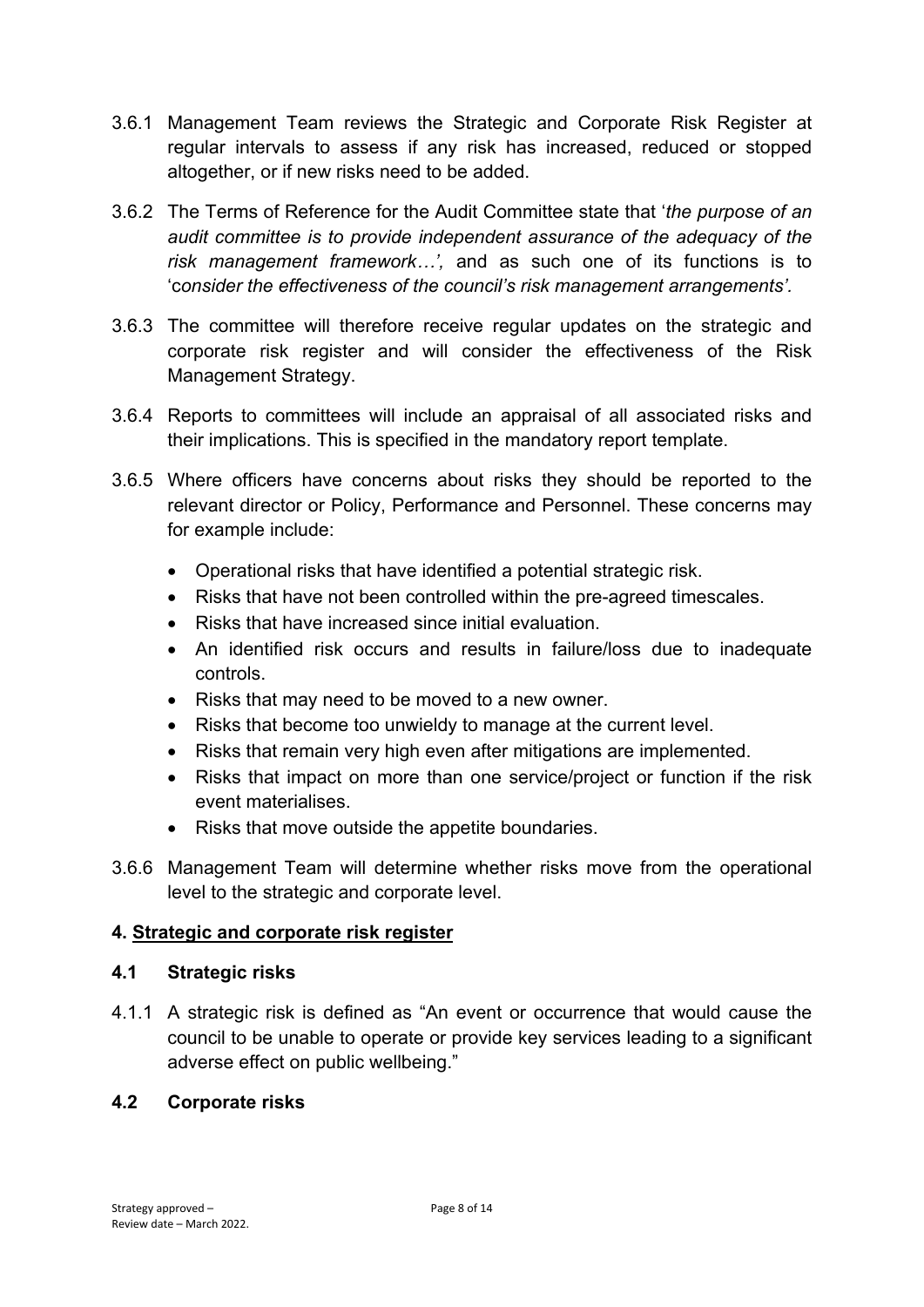4.2.1 A corporate risk is defined as "An event or occurrence that would lead to a significant adverse effect on the council's ability to provide important public services."

#### **4.3 Strategic and corporate risk register**

- 4.3.1 The Strategic and Corporate Risk Register records high level risks that pose a threat or opportunity to the council's ability to operate and deliver services that could have an adverse effect on public wellbeing and affect our ability to provide important public services or corporate business plan objectives.
- 4.3.2 Executive directors are responsible for identifying risks that have a strategic and corporate impact. The Senior Policy and Performance Officer should be notified of any such risk so that it can be added to the Strategic and Corporate Risk Register and included in the next review by Management Team.
- 4.3.3 The Strategic and Corporate Risk Register is held by the Policy and Performance Team and published on InSite. The table below sets out the format of the register and an explanation of each of the fields contained within the register:

| Ref                              | This is a unique code for the risk.                   |  |  |
|----------------------------------|-------------------------------------------------------|--|--|
| Title                            | This is a brief title for the risk.                   |  |  |
| Description                      | This describes the vulnerabilities of the council.    |  |  |
| <b>Director</b>                  | This is the lead officer for managing the risk.       |  |  |
| The risk is that                 | This describes the consequences of the risk           |  |  |
|                                  | occurring.                                            |  |  |
| Inherent risk without mitigation | This defines the likelihood, impact and resulting     |  |  |
|                                  | score for the risk without any form of mitigation or  |  |  |
|                                  | control.                                              |  |  |
| Controls/mitigation              | This describes the measures put in place by the       |  |  |
|                                  | council.                                              |  |  |
| <b>Current risk score</b>        | This defines the likelihood, impact and resulting     |  |  |
|                                  | score for the risk following mitigation or control.   |  |  |
| Trend                            | This indicates the direction of travel of the current |  |  |
|                                  | risk score compared with the previous 6 monthly       |  |  |
|                                  | review.                                               |  |  |
| Latest update                    | This describes mitigation undertaken since the        |  |  |
|                                  | previous review.                                      |  |  |
| Review date                      | This is the date of the current review.               |  |  |
| Target risk score                | This defines the likelihood, impact and resulting     |  |  |
|                                  | score for the risk that is deemed acceptable by       |  |  |
|                                  | the council following mitigation or control.          |  |  |
|                                  |                                                       |  |  |

4.3.4 The register is reviewed by the Executive Directors on a 6-monthly basis. Any existing entries on the register are considered for changes to the nature of the risk, progress to be reported and any adjustments to the risk scores. Risks that are no longer relevant are removed and new risks considered in the context of current circumstances are added. The risk reference numbers are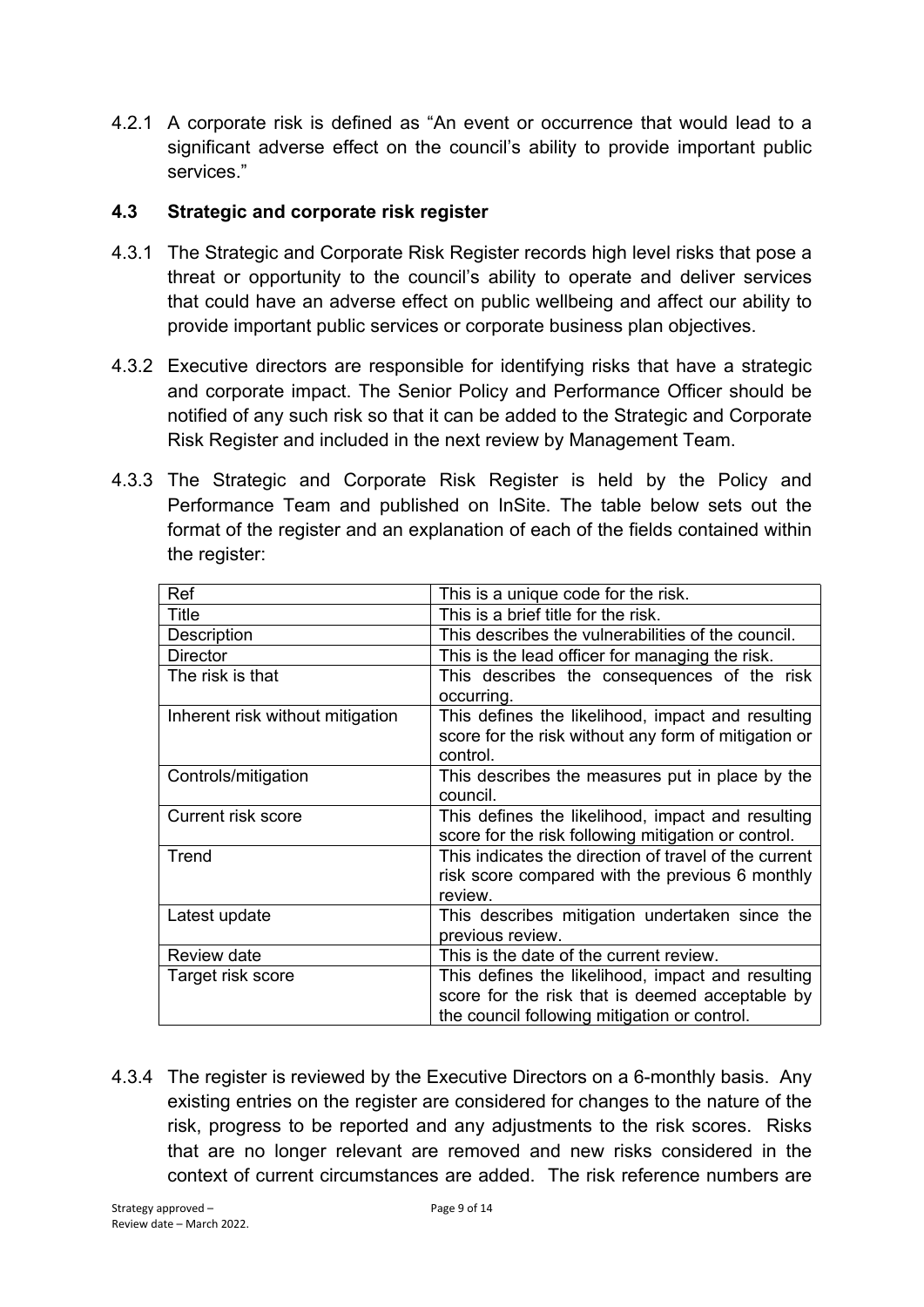not reallocated when risks are removed from the register, to enable the history to be maintained.

- 4.3.5 A 6-monthly overview of changes to the register is provided to the Audit Committee. Details of the 'Very High' risks are given together with a list of the 'High' risks.
- 4.3.6 The full register, as agreed by Management Team, is provided to the Audit Committee in hard copy, for reference.

# <span id="page-9-0"></span>**5. Operational risks**

- 5.1 An operational risk is defined as "An event or occurrence arising from inadequate or failed internal processes, people and systems, or from external events, leading to an adverse impact on service provision."
- 5.2 Operational risks should be recorded in service plans and reviewed annually.

# **6. Capital project risks**

6.1 A risk register will be maintained for capital projects managed by Property Services.

## <span id="page-9-1"></span>**7. Roles and responsibilities**

- 7.1 Risk management is the responsibility of everyone. It is important that risk management becomes part of daily routines to ensure achievement of the council's objectives is not jeopardised by unrecognised risks.
- 7.2 All council employees and members are responsible for ensuring there are robust and fit-for-purpose systems of internal control and risk management in place; and they are aware of the risks that:
	- they are empowered to take
	- must be avoided or reported upwards.

## <span id="page-9-2"></span>**7.3 Members**

- 7.3.1 The Leader of the Council is responsible for acting as lead councillor for risk management.
- 7.3.2 The Audit Committee has specific responsibility for the scrutiny of risk management. The committee receives the triennial review of the Risk Management Policy and Strategy and half-yearly reports on the update of the Corporate Risk Register. It is the committee's responsibility to ensure that risks are being actively managed.
- 7.3.3 The risk management policy and strategy are approved by Cabinet.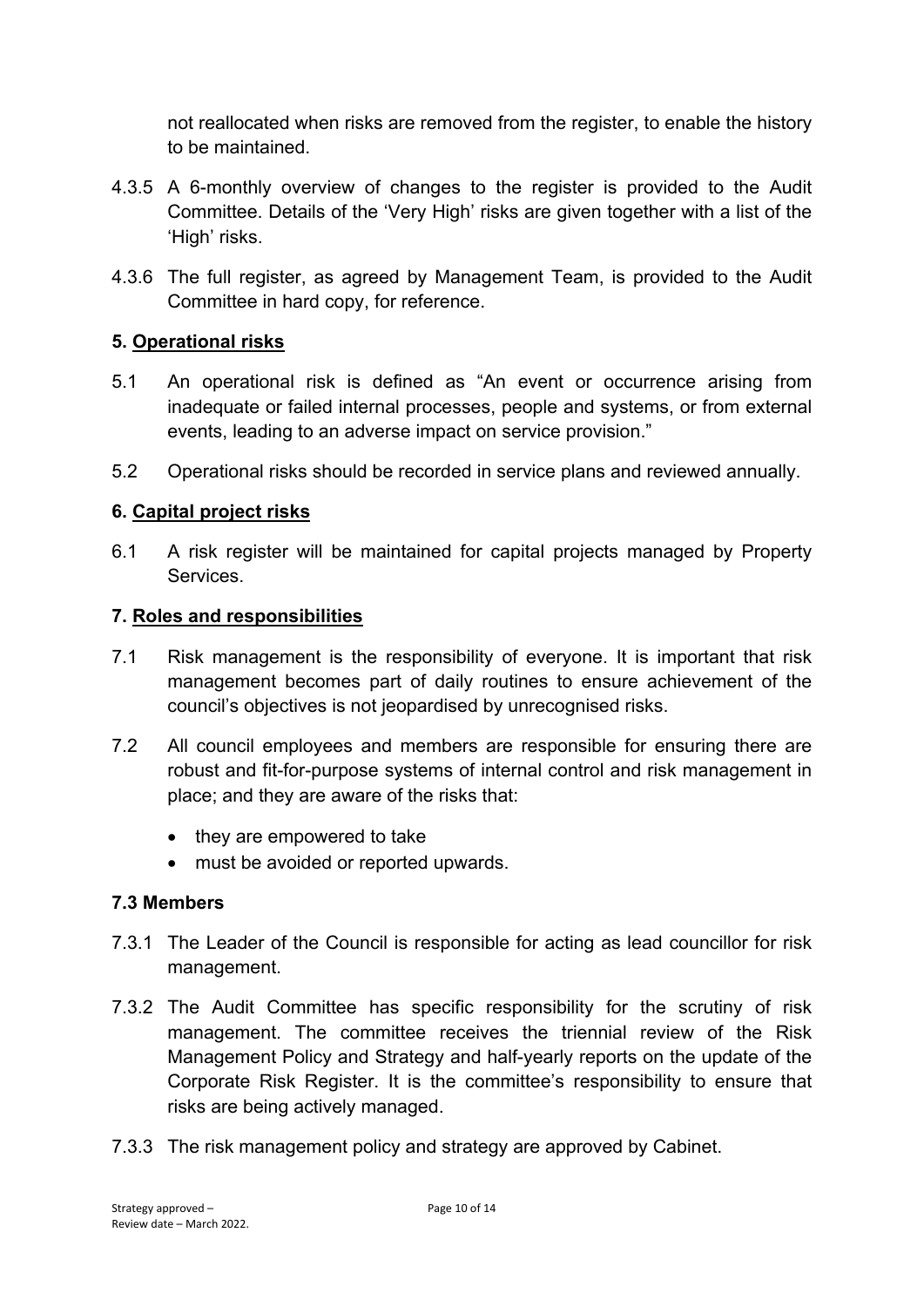## <span id="page-10-0"></span>**7.4 Management Team**

- 7.4.1 Ultimately Management Team is responsible for managing risk. The responsibility cannot be devolved down, although actions to mitigate risk can be assigned to officers.
- 7.4.2 Executive Directors must inform the Section 151 Officer of any financial viability or resilience issues as soon as they emerge so that any appropriate action that may be required can be taken.
- 7.4.3 In addition, Management Team should:
	- Nominate a member of Management Team with overall responsibility for risk management, currently the Chief Executive
	- Identify risks within their respective directorates through section and project meetings.
	- Take ownership of risks within their respective directorates and assign a responsible officer to all significant service risks
	- Receive regular updates on identified and any new significant emerging risks within their directorate
	- Ensure that the risk management process is reviewed on a regular basis.

# <span id="page-10-1"></span>**7.5 Section 151 Officer**

7.5.1 The Section 151 Officer has a responsibility to monitor the viability and resilience of the council's finances and take appropriate action if required to ensure the ongoing financial sustainability of the council. The officer must be informed of any potential financial risk arising from project or service activities as it emerges.

## <span id="page-10-2"></span>**7.6 Service managers**

- 7.6.1 Service managers are responsible for raising awareness of the risk management strategy in their own service area and notifying their executive director of any significant risks.
- 7.6.2 Service managers, in conjunction with their executive director, should:
	- Lead reviews of the operational risks relating to their services
	- Ensure a responsible officer is assigned to manage significant risks
	- Identify resources to address the highest priority risks
	- Monitor progress on a regular basis
	- Review the risks on an annual basis and when new situations arise
	- Ensure committee reports include an appraisal of all associated risks and their implications.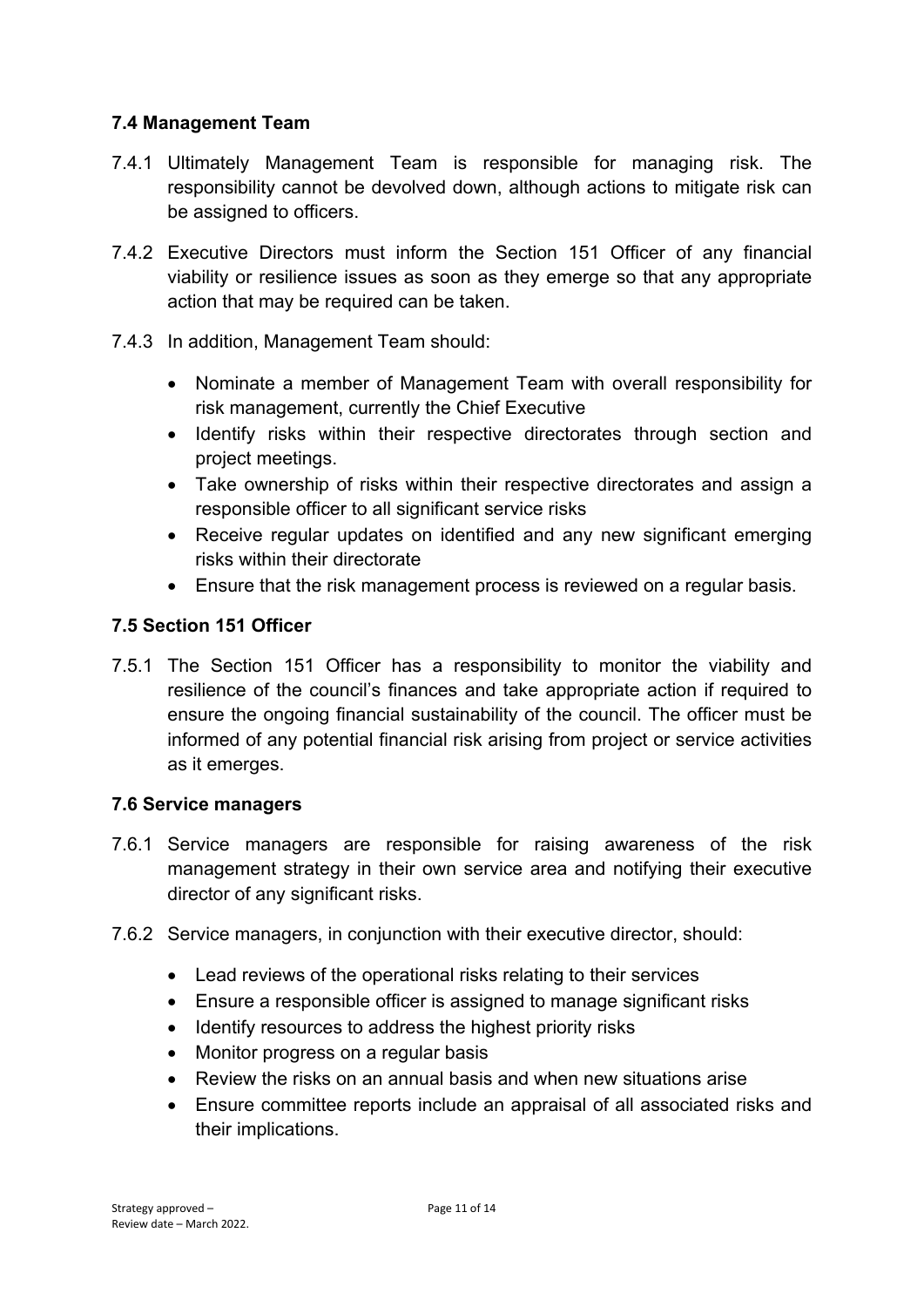# <span id="page-11-0"></span>**7.7 Project managers**

- 7.7.1 Managers of major and capital projects are responsible for raising awareness of the strategy in their own projects and should monitor the project risk register on a regular basis. Any significant risks should be notified to the relevant executive director.
- 7.7.2 Project managers, in conjunction with their executive director, should:
	- Lead reviews of the operational risks relating to their projects
	- Ensure a responsible officer is assigned to manage significant risks
	- Identify resources to address the highest priority risks
	- Monitor progress on a regular basis
	- Review the risks on an annual basis and when new situations arise.

#### <span id="page-11-1"></span>**7.8 Directors of council owned companies**

7.8.1 Councillors and senior council officers are appointed as company directors on council owned companies such as West Norfolk Housing Company Ltd. There is a responsibility upon board directors to consider the risk management arrangements in place for these types of company.

#### <span id="page-11-2"></span>**7.9 Policy, Performance and Personnel**

7.9.1 This service has responsibility for coordinating the implementation of the risk management strategy and reviewing the policy and strategy. This will include updating the corporate risk register, reporting where required to Management Team, Audit Committee and Cabinet and supporting ongoing communication and development.

#### <span id="page-11-3"></span>**7.10 Internal Audit**

- 7.10.1 Audit of the risk management process is independently reviewed by Internal Audit to avoid a conflict of interest. Internal Audit can provide the Audit Committee with independent assurance as to the robustness of the council's risk management arrangements.
- 7.10.2 Internal auditors will consider any potential unidentified risks during their audit work and bring any issues to the attention of management where necessary.
- 7.10.3 The council's Fraud and Corruption Risk Register is maintained by Internal Audit. This forms part of the internal control environment and mitigation measures.

#### <span id="page-11-4"></span>**7.11 Health and safety risk management**

7.11.1 The ongoing management of these types of risks is covered by the council's Health, Safety and Welfare General Policy.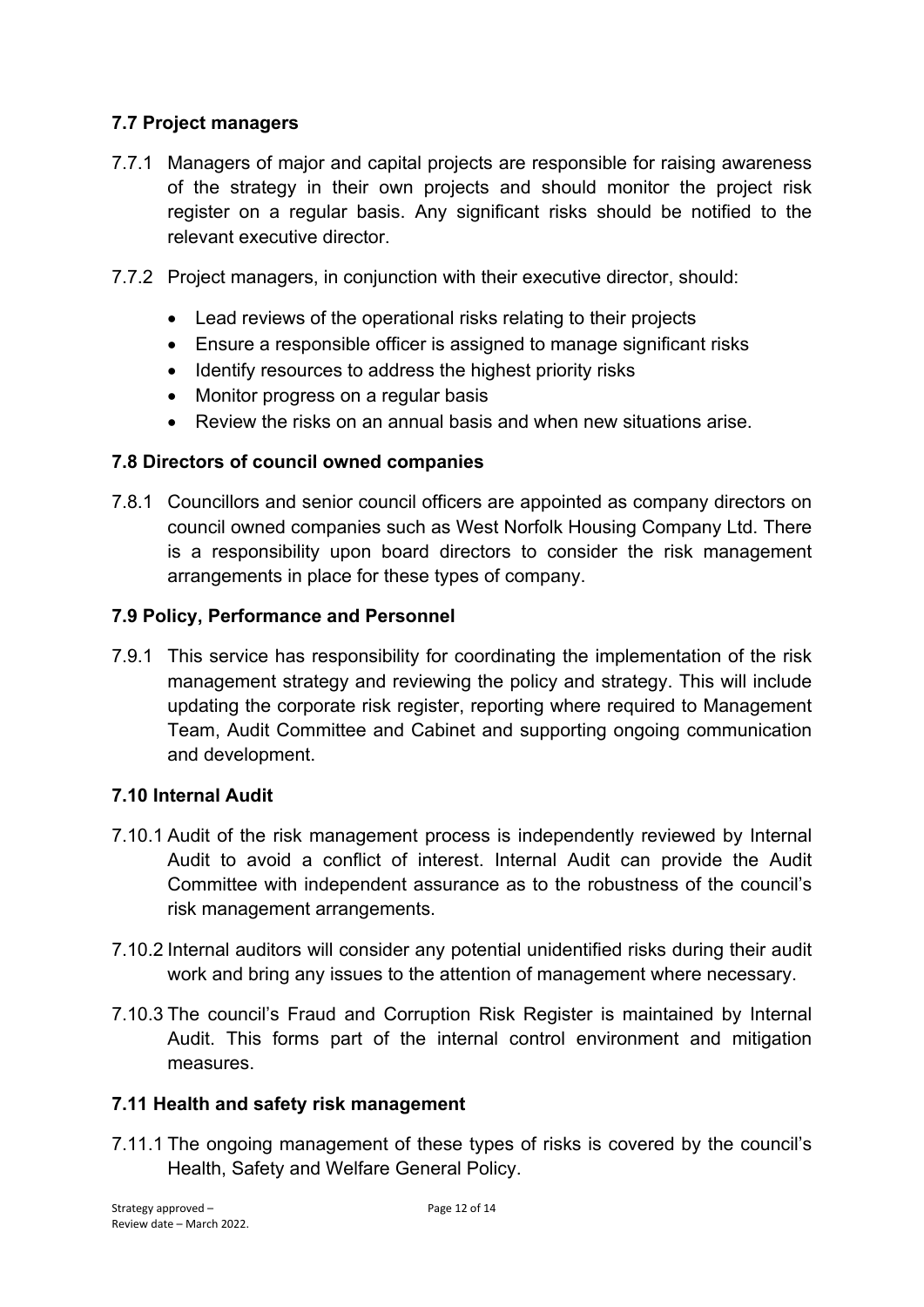7.11.2 Each directorate is responsible for undertaking their own annual risk assessments with support from the Corporate Health and Safety Group.

#### <span id="page-12-0"></span>**8. Risk management training**

8.1 Risk management training will be provided to relevant officers with the aim of ensuring that they have the skills necessary to identify, appraise and control the risks associated with the services they provide and projects that they manage. Elected members will receive training on risk so that they can consider the implications of risk whilst engaged with council activities.

## <span id="page-12-1"></span>**9. Health implications**

9.1. The strategy is a key part of the council's governance framework and will contribute towards wider health policies through mitigation measures.

#### <span id="page-12-2"></span>**10. Equalities implications**

10.1 The strategy is considered to have no equalities implications.

#### <span id="page-12-3"></span>**11. Reference documents**

11.1 The strategy supports the council's Risk Management Policy.

#### <span id="page-12-4"></span>**12. Additional information or resources**

- 12.1 The related Risk Management Policy and Strategic and Corporate Risk Register can be found in the risk management section of InSite.
- 12.2 Further information can be obtained from Policy and Performance.

#### <span id="page-12-5"></span>**13. Implementation/distribution**

13.1 The strategy will be distributed to senior managers and all staff/members via Internal Affairs, the Members Bulletin and InSite.